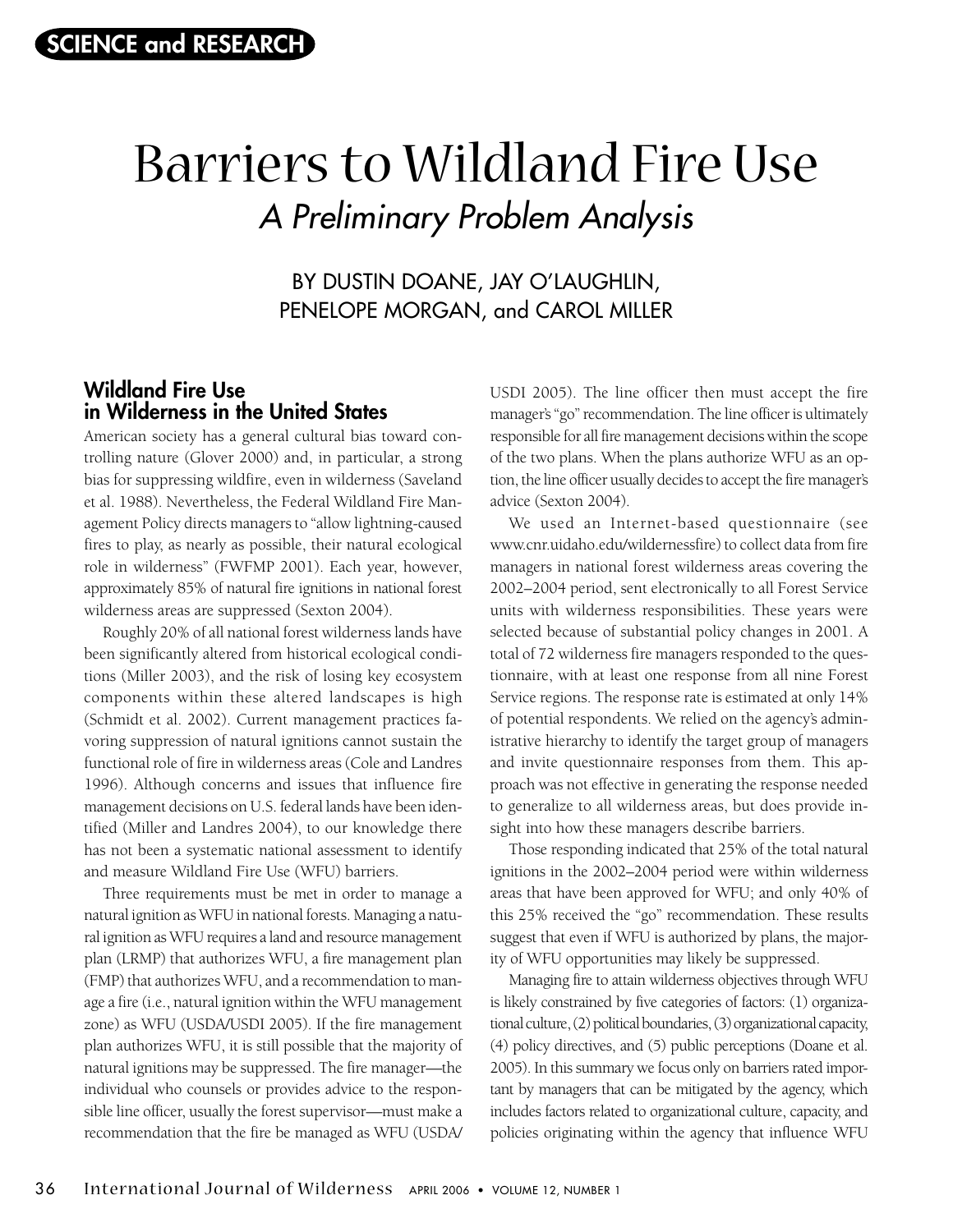planning and implementation decisions (see table 1). Results are based on responses from managers who identified and rated the importance of factors posing barriers to WFU on national forest wilderness areas. Political boundaries are important barriers but cannot be addressed by the agency, and results suggest that public perceptions can pose barriers, but not to the same extent as other factors (Doane et al. 2005).

## **Recommendations for Mitigating WFU Barriers**

Eight general themes were developed from the 69 suggestions received from 38 wilderness fire managers (see table 2). Based upon managers' suggestions and recent literature, we developed seven recommendations for mitigating WFU barriers:

- 1. Encourage WFU at all levels within the organization in ways that provide support for managerial actions and decisions,
- 2. Provide district- or forest-level fire managers with greater flexibility in managing WFU in wilderness,
- 3. Emphasize the national directive to manage natural ignitions as WFU so as to increase awareness of it and clarify ambiguity,
- 4. Increase land areas available to WFU,
- 5. Increase the organization's knowledge of WFU,
- 6. Use management ignitions to support WFU efforts, and
- 7. Periodically assess and monitor the barriers to WFU.

# **Conclusions**

Suppression of wildland fire alters ecological processes and conditions, often in ways that are counter to maintaining wilderness values. Results of our study identify many factors that make it difficult for managers to allow fires to burn freely in national forest wilderness. Other agencies may have similar problems, and

### **Table 1. Internal Factors Posing Barriers to Wildland Fire Use.**

#### **Planning factors preventing WFU from being an option:**

- 1. WFU is not the cultural norm of the forest and/or the region
- 2. Lack of time and resources to conduct a sufficient analysis to incorporate WFU into the LRMP or the FMP
- 3. Insufficient natural ignitions to justify the planning effort
- 4. Managing for wilderness objectives is not a priority for the forest and/or the region
- 5. The planning team's discomfort with the uncertainty associated with managing a WFU event, including political consequences
- 6. Lack of memorandum of understanding with adjacent landowners to transfer WFU fires across the boundary
- 7. Insufficient qualified personnel to manage a WFU event

#### **Implementation factors leading to the suppression of candidate fires:**

- 1. The regional directive was to suppress all ignitions regardless of whether or not a natural ignition could have been managed as WFU
- 2. Lack of qualified personnel to make the decision to manage the fire as WFU
- 3. Personal discomfort with the political consequences associated with managing as WFU
- 4. The likelihood that the line officer would accept the recommendation to manage as WFU was low due to his or her discomfort and the political consequences associated with managing as WFU

## **Table 2. Managers' Suggestions for Increasing Wildland Fire Use Organized by Themes and Percent Responding.**

#### **Increase training and education (22%)**

- Educate the agency and the public on WFU
- Provide more WFU training and experience with WFU in the agency
- Evaluate the adverse effects of suppressing natural ignitions

#### **Provide institutional support (19%)**

- Provide encouragement for WFU from higher levels in the organization
- Support and protect the wilderness fire manager and his or her decisions
- Provide managers an incentive

#### **Increase management flexibility (13%)**

• Increase management flexibility for the wilderness fire manager

#### **Increase lands available to WFU (12%)**

- Increase the lands available for managing natural ignitions as WFU via memorandum of understanding (MOU) with Bureau of Indian Affairs, Bureau of Land Management, Forest Service, etc.
- Purchase private inholdings (private property within wilderness areas)

#### **Change organizational culture (7%)**

- Revise Forest Service Manual 2320 (Wilderness section) to emphasize WFU
- Emphasize the national directive to manage natural ignitions as WFU and managing for wilderness objectives
- Make WFU fires equal to suppression fires when ordering resources

#### **Utilize management ignitions (6%)**

- Utilize management ignitions to support WFU efforts
- Minimize impacts from smoke by treating fuels through management ignitions

#### **Prevent negative outcomes from WFU events (3%)**

• Prevent negative outcomes (e.g., destruction of private property) from WFU events

#### **Miscellaneous (18%)**

- Amend plans to make WFU an option
- Forest is looking at WFU
- Eleven other miscellaneous suggestions that do not fit any general theme